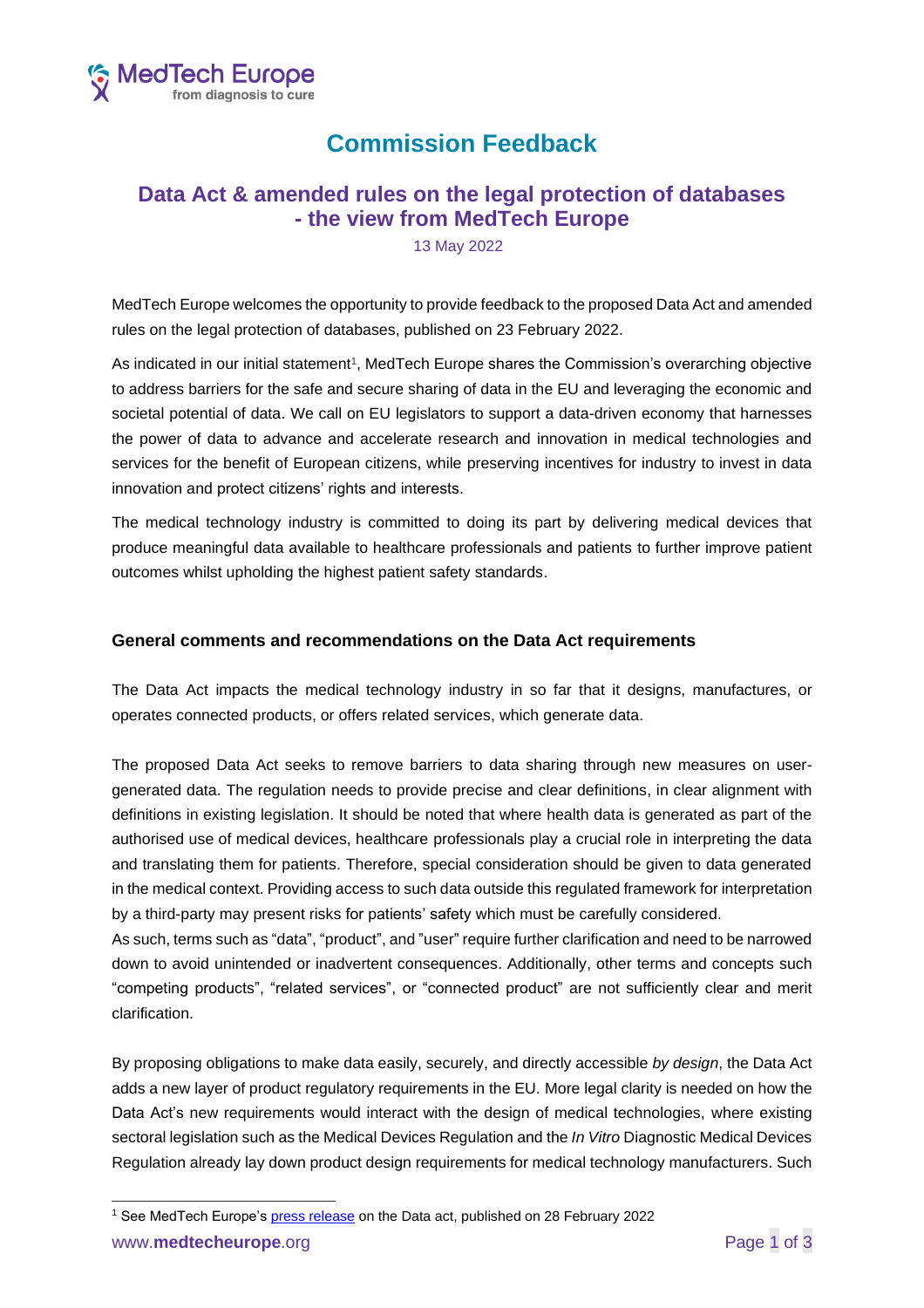duplicative requirements without clear alignment between Data Act and sectoral provisions will lead to unnecessary legal uncertainty. We therefore encourage policymakers to ensure the Data Act's clear alignment with such legislation.

In addition, MedTech Europe is seeking clarification on the interplay between the Data Act and the General Data Protection Regulation (GDPR), particularly on the terminology used in both regulations and the roles of the parties (controller and processor). It is important to have clear distinctions between "data holder", "user", and "data recipient", as the value chains are very complex where, for example, the device manufacturer may not be the data holder and in control of data, also considering clinicians and patients. Furthermore, we strongly encourage the alignment with future legislation, such as the European Health Data Space (EHDS) Regulation and the Artificial Intelligence Act.

The proposal envisions compulsory disclosures of data to public sector bodies (business-to-government data sharing) in cases of "exceptional need", such as public emergencies. MedTech Europe considers the definitions of "public emergency" and "exceptional need" too broad and open to interpretation. We suggest limiting these definitions to defined cases where the sectors affected or impacted are described, clear instructions are given on what type of data should be disclosed and for which purposes without giving room for misinterpretations. Though public sector bodies authorised to compel access are required to comply with procedures set out by the Data Act, MedTech Europe would like to highlight the need for further clarity on the terms of such business-to-government data sharing obligations, particularly reassurances that companies which share data in the public interest will not see their competitiveness unduly impacted by the sharing of such data, as well as adequate measures to protect commercially sensitive data (e.g., trade secrets, know-how).

The Data Act also sets out rules for data portability and data transfers to third parties, as specified by the user. With regards to those transfers, the Data Act aims to address instances where disclosures of data might reveal trade secrets belonging to data holders which, in our view, does not sufficiently address the related risks. MedTech Europe would welcome a clearer definition of data portability, consistent with GDPR, in order to better protect confidentiality when facilitating data portability to thirdparty data recipients, including an effective sanction regime. Further, whilst we recognise the Commission's effort to avoid a situation where the implementation of the Data Act results in loss of intellectual property (IP), we are concerned that ambiguity as to the type of data to be made available under the Act could have unintended and potentially detrimental consequences on a company's general ability to protect critical IP assets. Protection should also cover sensitive data sets that could lead to loss of trade secrets through possible "reverse-engineering".

MedTech Europe supports portability and interoperability requirements that allow users to switch between data processing service providers, especially to the extent that this may support the implementation of the future EHDS. We call for the further development of open interoperability specifications or European standards for interoperability for data processing services, which should build on international consensus interoperability standards that will prevent creating unnecessary hurdles to seamless international data flows.